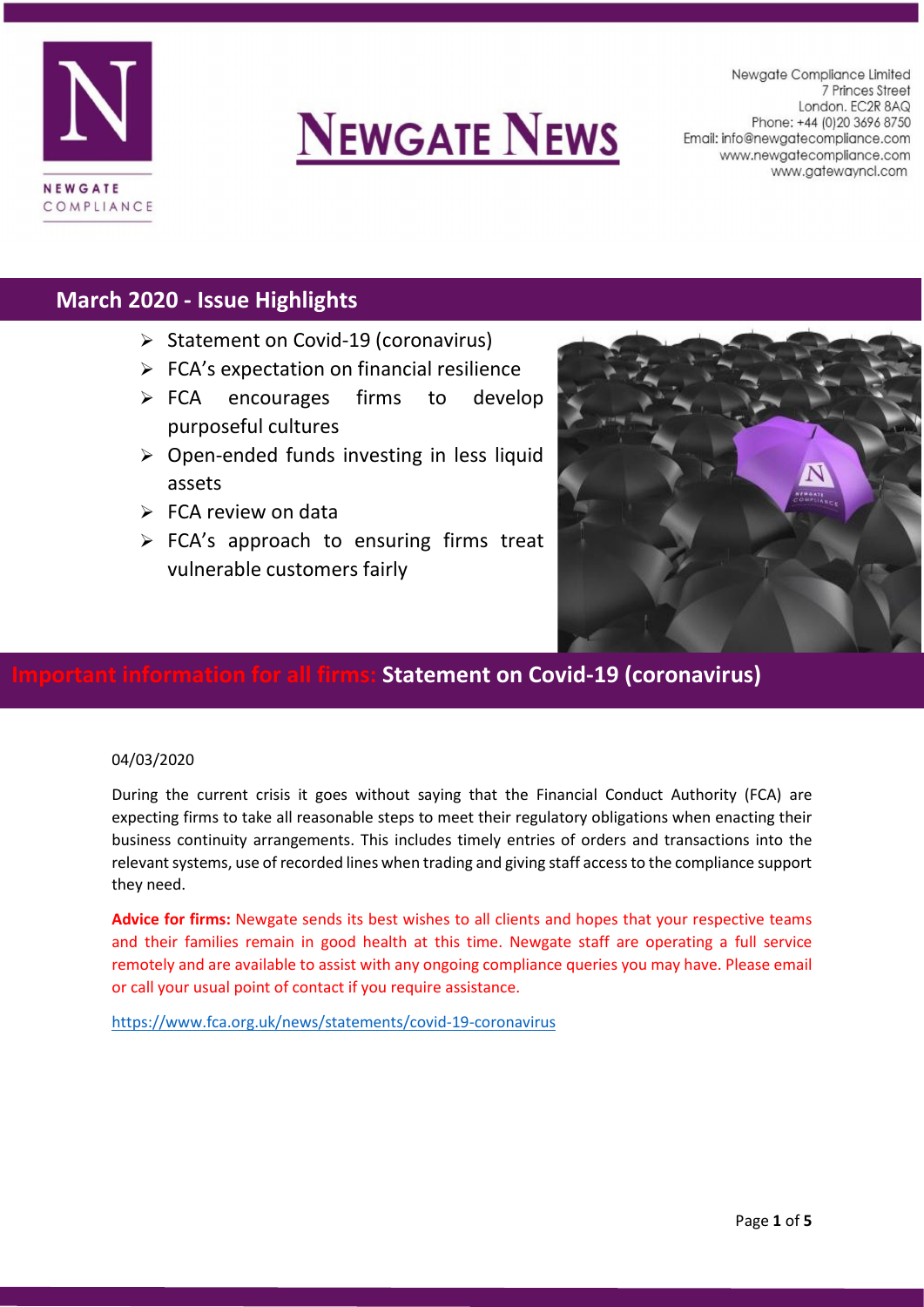

# **NEWGATE NEWS**

Newgate Compliance Limited 7 Princes Street London. EC2R 8AQ Phone: +44 (0) 20 3696 8750 Email: info@newgatecompliance.com www.newgatecompliance.com www.gatewayncl.com

## **Informition for all firms: FCA's expectation on financial resilience**

#### 26/03/2020

The FCA has stressed the importance for firms to continue operating in this challenging period and, where possible, will provide flexibility to regulated firms to ensure this. The FCA's advice to firms includes:

- Firms who have been set buffers can use them to support the continuation of the firm's activities.
- Firms should be planning and ensuring sound management of their financial resources. For those firms that need to exit the market, they should consider how this can be done in an orderly way while taking steps to reduce the harm to consumers and the markets.
- If a firm is concerned it will not be able to meet its capital requirements, or its debts as they fall due, they should contact their FCA supervisor with its plan for the immediate period ahead.
- Firms should keep the FCA notified of any significant developments.

**Advice for firms:** The current events stress the importance of embedding risk-based capital and liquidity assessments within your governance framework. Please get in touch with Newgate if you require assistance in managing notifications to the FCA or would like to take the chance to review your Internal Capital Adequacy or Liquidity Assessments.

[https://www.fca.org.uk/news/statements/fca-expectations-financial-resilience-fca-solo-regulated](https://www.fca.org.uk/news/statements/fca-expectations-financial-resilience-fca-solo-regulated-firms)[firms](https://www.fca.org.uk/news/statements/fca-expectations-financial-resilience-fca-solo-regulated-firms)

## **Information for all firms: FCA encourages firms to develop purposeful cultures**

#### 05/03/2020

The FCA have published a discussion paper on driving purposeful cultures, presenting a range of views from industry leaders, professional bodies and culture experts to help firms embed purposeful cultures.

The FCA describes purpose as: 'what a firm and its employees are trying to achieve and indeed their definition of what constitutes success'. Action by the FCA includes making diversity and inclusion the norm and eliminating sexual harassment and other unhealthy practices from the workplace.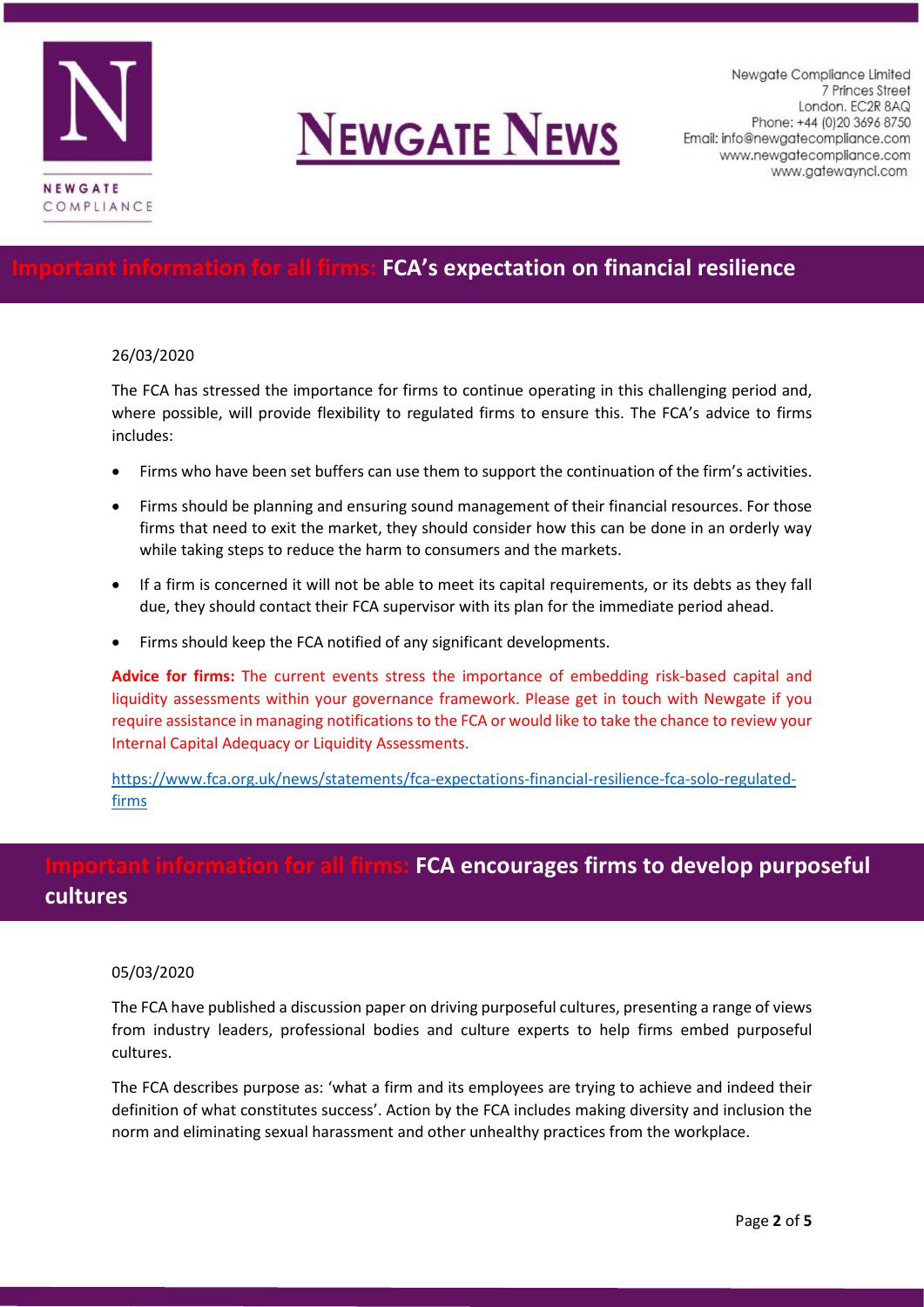



Newgate Compliance Limited 7 Princes Street London. EC2R 8AQ Phone: +44 (0) 20 3696 8750 Email: info@newgatecompliance.com www.newgatecompliance.com www.gatewayncl.com

The FCA deems a firm's individual purpose as their own responsibility and, as with culture, the FCA does not prescribe what this should be. However, the FCA have outlined the key elements of a healthy culture:

- A meaningful purpose;
- An inclusive environment where it is safe to speak up:
- Effective leadership and governance;
- Employees that have the necessary capabilities and are motivated by appropriate incentives.

<https://www.fca.org.uk/news/news-stories/fca-encourages-firms-develop-purposeful-cultures>

**Advice for firms:** Firms should note the FCA's continued focus on governance and culture issues now that the requirements of the Senior Managers and Certification Regime have been implemented.

## **Ion for fund managers: Open-ended funds investing in less liquid assets**

#### 19/03/2020

In a speech delivered by Edwin Schooling Latter, Director of Markets and Wholesale Policy at the FCA, potential changes in liquidity management tools for open-ended investment funds that invest in illiquid assets were explored. The FCA invites industry feedback on their current review of the best mix of tools to ensure open ended funds appropriately manage liquidity risks while enabling investments that can benefit fund holders and the wider economy.

The FCA is seeking to address the key risks associated with asset-liability mismatch in open-ended funds. This includes the risks to the funds' own investors from 'fire sales' of fund assets to meet redemption requests quickly (thereby achieving lower values than a slower sell off would achieve and systemic risks for other funds through the impact of asset prices etc).

Tools, other than fund suspensions, which the FCA has mooted as helping to protect fund investors and reduce risks to the wider financial system when there is pressure to sell fund assets to meet redemptions requests include:

- Swing Pricing: the use of swing or dual pricing adjustments with the aim of protecting longer-term shareholders from having the value of their portfolio eroded by transactional activity of others in the same fund.
- Notice periods: implementing a gap (weeks or months) between the point at which a redeeming investor submits a redemption request and the subsequent pricing and execution of that transaction.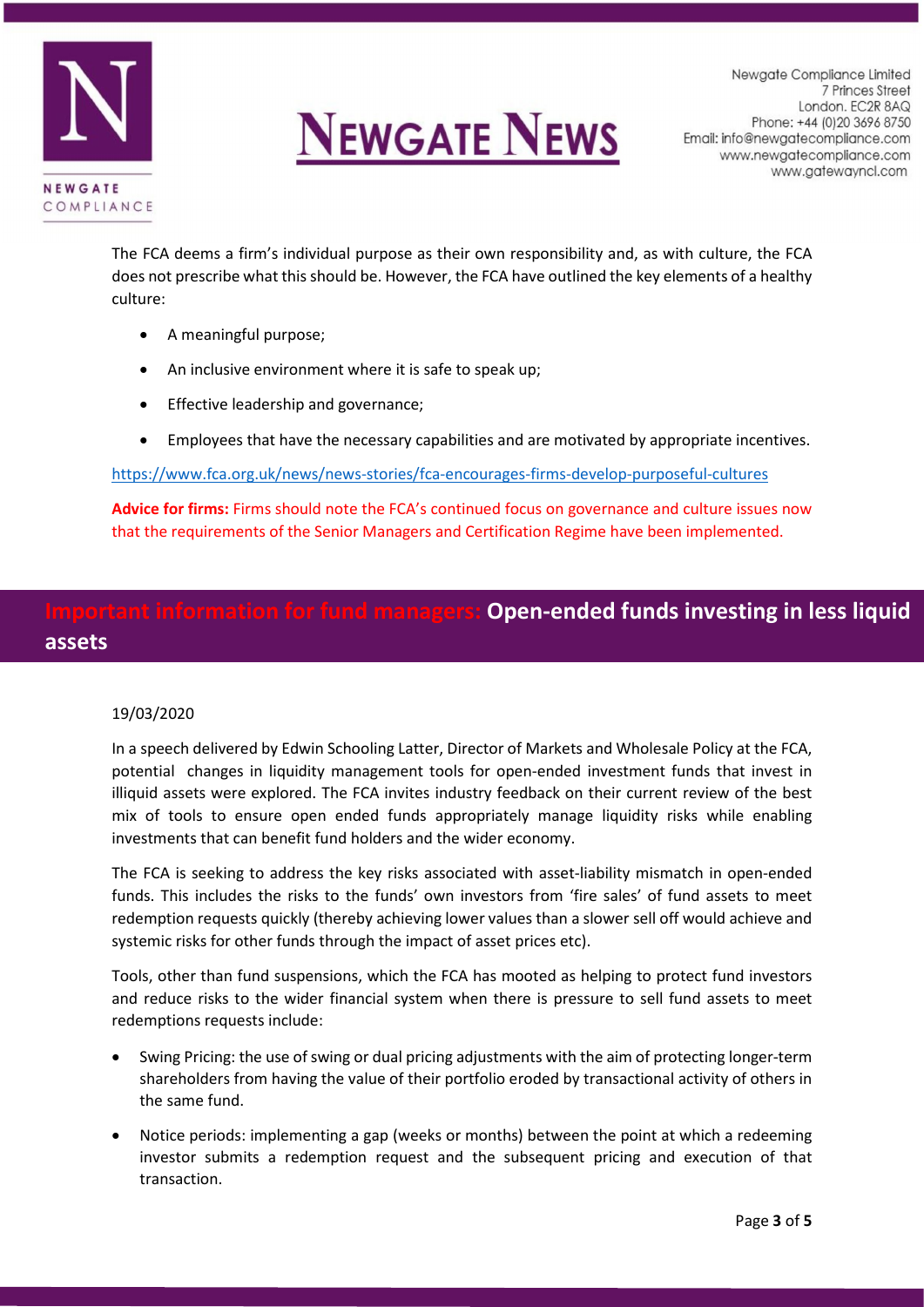



Mr Latter concluded by adding that now is the time for the FCA, in collaboration with firms, to make progress on embedding the right structures for open-ended funds investing in assets.

**Advice for firms**: Please do feel free to contact the FCA if you would like to provide comments on the mix of tools their proposals consist of. With the unprecedented difficult time for funds at this time and in the wake of the suspension and collapse of the Woodford Fund, the FCA is focusing on the importance of effective liquidity management in open-ended funds. Clients are recommended to review their liquidity management policies for funds, including stress testing, at least annually. Do not hesitate to contact your Newgate consultant if you require assistance in this review.

<https://www.fca.org.uk/news/speeches/open-ended-funds-investing-less-liquid-assets>

## **Markets: FCA review on data**

#### March 2020

The FCA has begun a review into the use and value of data and advanced analytics in wholesale financial markets, both now and in the future. The Call for Input (CFI) is focusing on the supply and use of data and analytics relating to trading data, benchmarks and market vendor services. The FCA wants to establish whether users of these services have concerns with the way trading data, benchmarks and vendor services are priced and sold. This will help to assess what the implications are for competition and market integrity in wholesale financial markets, now and in the future.

The CFI is open for feedback until 1<sup>st</sup> May 2020. A Feedback Statement will be published in Autumn 2020, which will set out the findings and any next steps.

**Advice for firms:** For your opportunity to contribute to the CFI see the following link:

[https://www.fca.org.uk/publication/call-for-input/call-for-input-accessing-and-using-wholesale](https://www.fca.org.uk/publication/call-for-input/call-for-input-accessing-and-using-wholesale-data.pdf)[data.pdf](https://www.fca.org.uk/publication/call-for-input/call-for-input-accessing-and-using-wholesale-data.pdf)